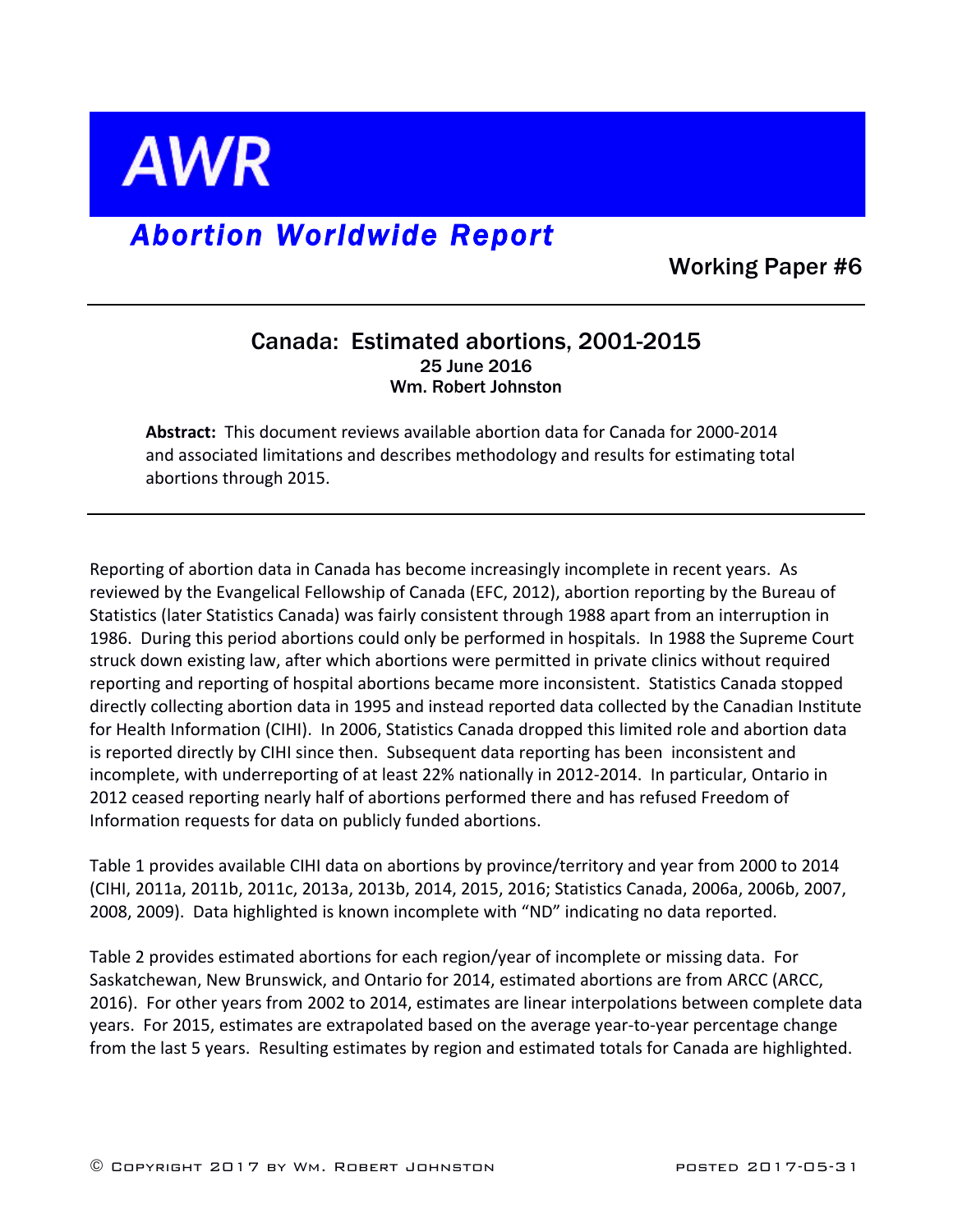| year | Canada  | AB     | BC            | MB    | <b>NB</b> | <b>NF</b> | <b>NT</b> | <b>NS</b> | <b>NU</b> | ON     | PE          | QC     | <b>SK</b> | YT        |
|------|---------|--------|---------------|-------|-----------|-----------|-----------|-----------|-----------|--------|-------------|--------|-----------|-----------|
| 2000 | 105,454 | 10,780 | 14,070        | 3,511 | 1,117     | 871       | 278       | 2,089     | 108       | 39,541 |             | 31,185 | 1,761     | 143       |
| 2001 | 113,660 | 10,894 | 15,820        | 3,515 | 1,039     | 859       | 261       | 2,105     | 84        | 46,168 |             | 31,038 | 1,752     | 125       |
| 2002 | 113,957 | 10,962 | 16,076        | 3,441 | 1,062     | 798       | 238       | 1,996     | <b>ND</b> | 46,683 |             | 30,841 | 1,729     | 131       |
| 2003 | 114,917 | 10,227 | 15,669        | 3,882 | 991       | 880       | 266       | 2,064     | ND        | 48,272 |             | 30,780 | 1,755     | 131       |
| 2004 | 111,479 | 11,283 | 14,738        | 2,752 | 1,042     | 901       | 270       | 1,936     | <b>ND</b> | 46,163 |             | 30,588 | 1,806     | <b>ND</b> |
| 2005 | 110,135 | 11,040 | 14,927        | 2,363 | 1,032     | 877       | <b>ND</b> | 1,944     | <b>ND</b> | 46,873 |             | 29,231 | 1,723     | 125       |
| 2006 | 97,384  | 11,936 | <b>ND</b>     | 2,380 | <b>ND</b> | 894       | 271       | 2,082     | 118       | 48,726 |             | 29,105 | 1,741     | 131       |
| 2007 | 115,556 | 12,687 | 15,770        | 3,978 | 1,082     | 850       | 329       | 2,122     | 95        | 49,024 | 0           | 27,697 | 1,806     | 116       |
| 2008 | 113,558 | 13,264 | <b>12,914</b> | 4,025 | 1,096     | 904       | 171       | 2,126     | 105       | 49,628 | 0           | 27,295 | 1,891     | 139       |
| 2009 | 112,229 | 13,150 | 12,461        | 4,247 | 1,104     | 956       | 57        | 2,119     | 107       | 48,742 | 0           | 27,139 | 2,019     | 128       |
| 2010 | 108,596 | 13,084 | 12,149        | 4,150 | 1,098     | 1,068     | 40        | 2,125     | 100       | 46,614 | 0           | 26,106 | 1,915     | 147       |
| 2011 | 110,498 | 13,372 | 14,341        | 3,998 | 1,056     | 1,026     | 45        | 2,157     | 87        | 46,088 | $\mathbf 0$ | 26,245 | 1,928     | 155       |
| 2012 | 83,708  | 13,287 | 7,128         | 3,988 | 1,058     | 1,054     | 35        | 2,119     | 93        | 27,386 | 0           | 25,400 | 2,015     | 145       |
| 2013 | 82,869  | 13,376 | 9,574         | 3,873 | 1,036     | 223       | 211       | 2,077     | 96        | 25,108 | 0           | 25,253 | 1,921     | 121       |
| 2014 | 81,897  | 13,815 | 9,196         | 4,015 | 528       | 1,051     | 255       | 2,061     | 85        | 23,746 | 0           | 25,083 | 1,960     | 102       |

## Table 1. CIHI data on abortions by Canadian province and territory and Canada total, 2000-2014

## Table 2. CIHI-reported abortions with supplementary estimates, Canadian regions, 2000-2015

| year | Canada  | AB     | BC     | <b>MB</b> | <b>NB</b>   | <b>NF</b> | <b>NT</b>  | <b>NS</b> | <b>NU</b>  | ON     | PE                      | QC     | <b>SK</b> | YT         |
|------|---------|--------|--------|-----------|-------------|-----------|------------|-----------|------------|--------|-------------------------|--------|-----------|------------|
| 2000 | 105,454 | 10,780 | 14,070 | 3,511     | 1,117       | 871       | 278        | 2,089     | 108        | 39,541 |                         | 31,185 | 1,761     | 143        |
| 2001 | 113,660 | 10,894 | 15,820 | 3,515     | 1,039       | 859       | 261        | 2,105     | 84         | 46,168 |                         | 31,038 | 1,752     | 125        |
| 2002 | 114,000 | 10,962 | 16,076 | 3,441     | 1,062       | 798       | 238        | 1,996     | 90         | 46,683 |                         | 30,841 | 1,729     | 131        |
| 2003 | 115,000 | 10,227 | 15,669 | 3,882     | 991         | 880       | 266        | 2,064     | <b>100</b> | 48,272 |                         | 30,780 | 1,755     | 131        |
| 2004 | 112,900 | 11,283 | 14,738 | 3,910     | 1,042       | 901       | 270        | 1,936     | 100        | 46,163 |                         | 30,588 | 1,806     | <b>130</b> |
| 2005 | 112,100 | 11,040 | 14,927 | 3,930     | 1,032       | 877       | <b>270</b> | 1,944     | <b>110</b> | 46,873 |                         | 29,231 | 1,723     | 125        |
| 2006 | 115,400 | 11,936 | 15,350 | 3,950     | <b>1060</b> | 894       | 271        | 2,082     | 118        | 48,726 |                         | 29,105 | 1,741     | 131        |
| 2007 | 115,556 | 12,687 | 15,770 | 3,978     | 1,082       | 850       | 329        | 2,122     | 95         | 49,024 | 0                       | 27,697 | 1,806     | 116        |
| 2008 | 116,100 | 13,264 | 15,420 | 4,025     | 1,096       | 904       | 171        | 2,126     | 105        | 49,628 | 0                       | 27,295 | 1,891     | 139        |
| 2009 | 114,800 | 13,150 | 15,060 | 4,247     | 1,104       | 956       | 57         | 2,119     | 107        | 48,742 | $\Omega$                | 27,139 | 2,019     | 128        |
| 2010 | 111,100 | 13,084 | 14,700 | 4,150     | 1,098       | 1,068     | 40         | 2,125     | 100        | 46,614 | $\Omega$                | 26,106 | 1,915     | 147        |
| 2011 | 110,498 | 13,372 | 14,341 | 3,998     | 1,056       | 1,026     | 45         | 2,157     | 87         | 46,088 | 0                       | 26,245 | 1,928     | 155        |
| 2012 | 107,700 | 13,287 | 13,740 | 3,988     | 1,058       | 1,054     | 35         | 2,119     | 93         | 44,760 | $\Omega$                | 25,400 | 2,015     | 145        |
| 2013 | 105,600 | 13,376 | 13,140 | 3,873     | 1,036       | 1,050     | 211        | 2,077     | 96         | 43,430 | 0                       | 25,253 | 1,921     | 121        |
| 2014 | 104,100 | 13,815 | 12,547 | 4,015     | 1,030       | 1,051     | 255        | 2,061     | 85         | 42,100 | $\Omega$                | 25,083 | 1,960     | 102        |
| 2015 | 102,100 | 13,950 | 12,100 | 3,970     | 1,020       | 1,070     | 260        | 2,050     | 80         | 40,890 | $\overline{\mathbf{0}}$ | 24,690 | 1,950     | 100        |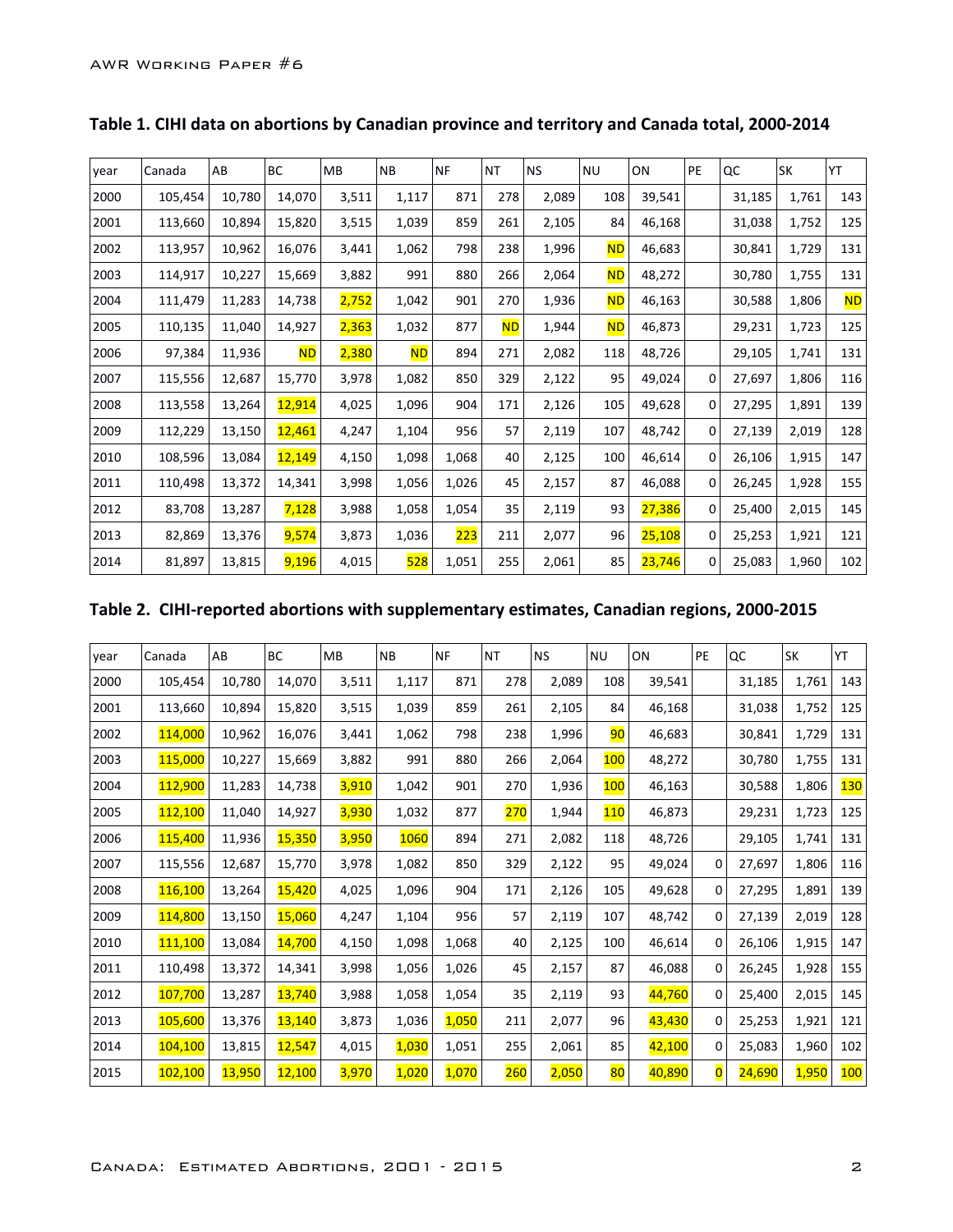Incompleteness of national-level CIHI statistics based on these estimates is:

- $\bullet$  0.1% in 2001-2002
- $\cdot$  1.5% in 2003-2004
- $\cdot$  15.6% in 2006
- $2.2\%$  in 2008-2010
- 21.7% in 2012-2014

Figure 1 compares CIHI-reported Canadian abortion totals for 2000-2014 to the estimates derived here.



Figure 1. Canada abortions, CIHI reported and these estimates.

#### **References**

\_\_\_\_\_\_\_\_\_\_\_\_\_\_\_\_\_\_\_\_

- Abortion Rights Coalition of Canada, 2 June 2016, "Statistics—Abortion in Canada," ARCC, on line [http://www.arcc-cdac.ca/backrounders/statistics-abortion-in-canada.pdf].
- Canadian Institute for Health Information, 2011, "Induced Abortions Reported in Canada in 2007," CIHI, on line [http://www.cihi.ca/CIHI-ext-portal/pdf/internet/TA\_07\_ALLDATATABLES20101124\_EN].
- Canadian Institute for Health Information, 2011, "Induced Abortions Reported in Canada in 2008," CIHI, on line [http://www.cihi.ca/CIHI-ext-portal/pdf/internet/TA\_08\_ALLDATATABLES20101124\_EN].
- Canadian Institute for Health Information, 28 Oct. 2011, "Induced Abortions Performed in Canada in 2009," CIHI, on line [http://www.cihi.ca/CIHI-extportal/pdf/internet/TA\_09\_ALLDATATABLES20111028\_EN].
- Canadian Institute for Health Information, May 2013, "Induced Abortions Performed in Canada in 2010," CIHI, on line [http://www.cihi.ca/cihi-extportal/pdf/internet/ta\_10\_alldatatables20120417\_en.pdf].